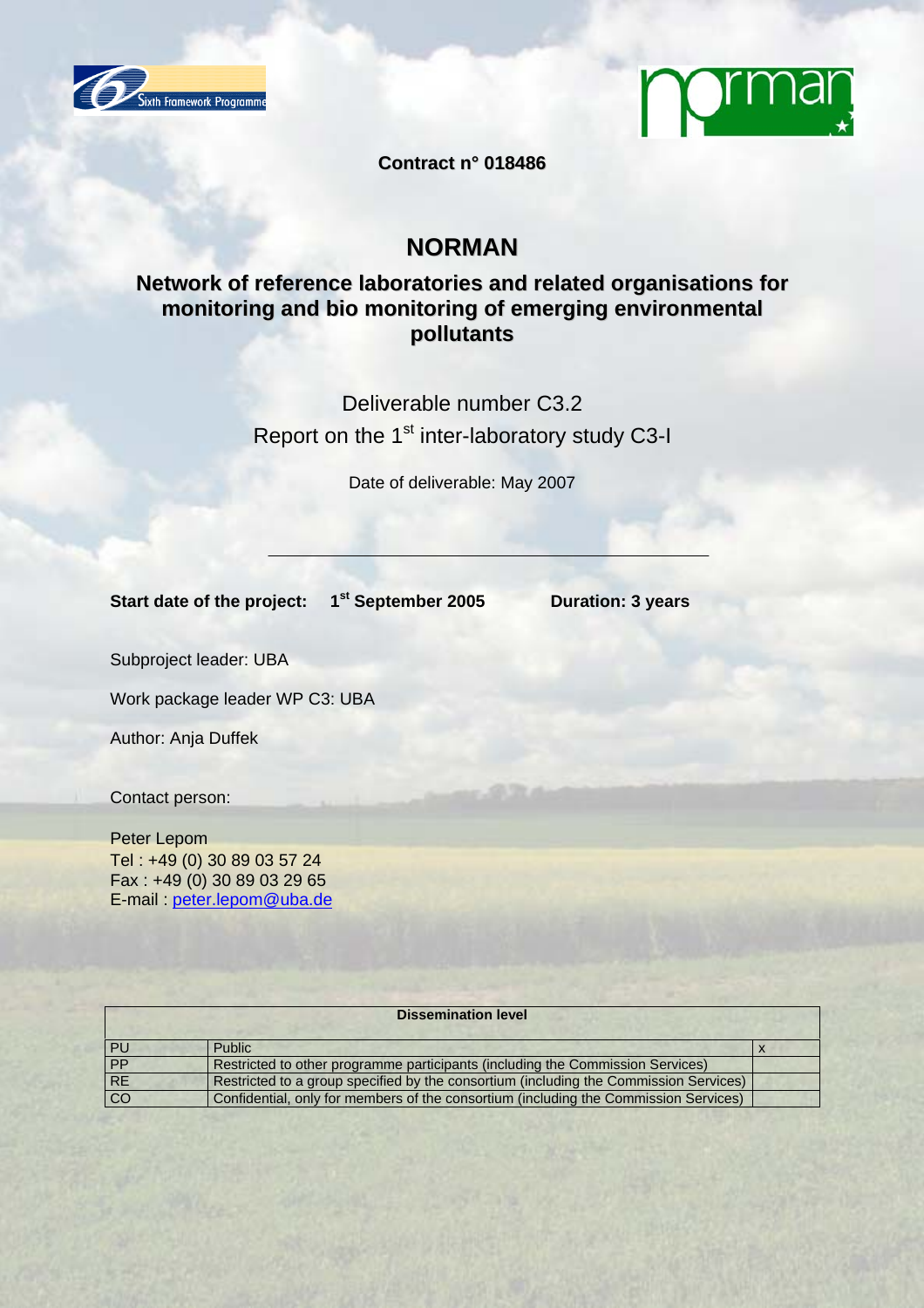# **Contents**

| $\bm{l}$       |                                  | $\frac{3}{2}$               |
|----------------|----------------------------------|-----------------------------|
| $\overline{2}$ |                                  |                             |
|                |                                  | $\frac{1}{2}$ $\frac{1}{4}$ |
|                |                                  |                             |
|                | 5 References                     | $\overline{\phantom{a}}$ 8  |
| 6              |                                  | $\overline{\phantom{a}10}$  |
|                | 6.1 Instructions for Analysis 10 |                             |
|                |                                  |                             |



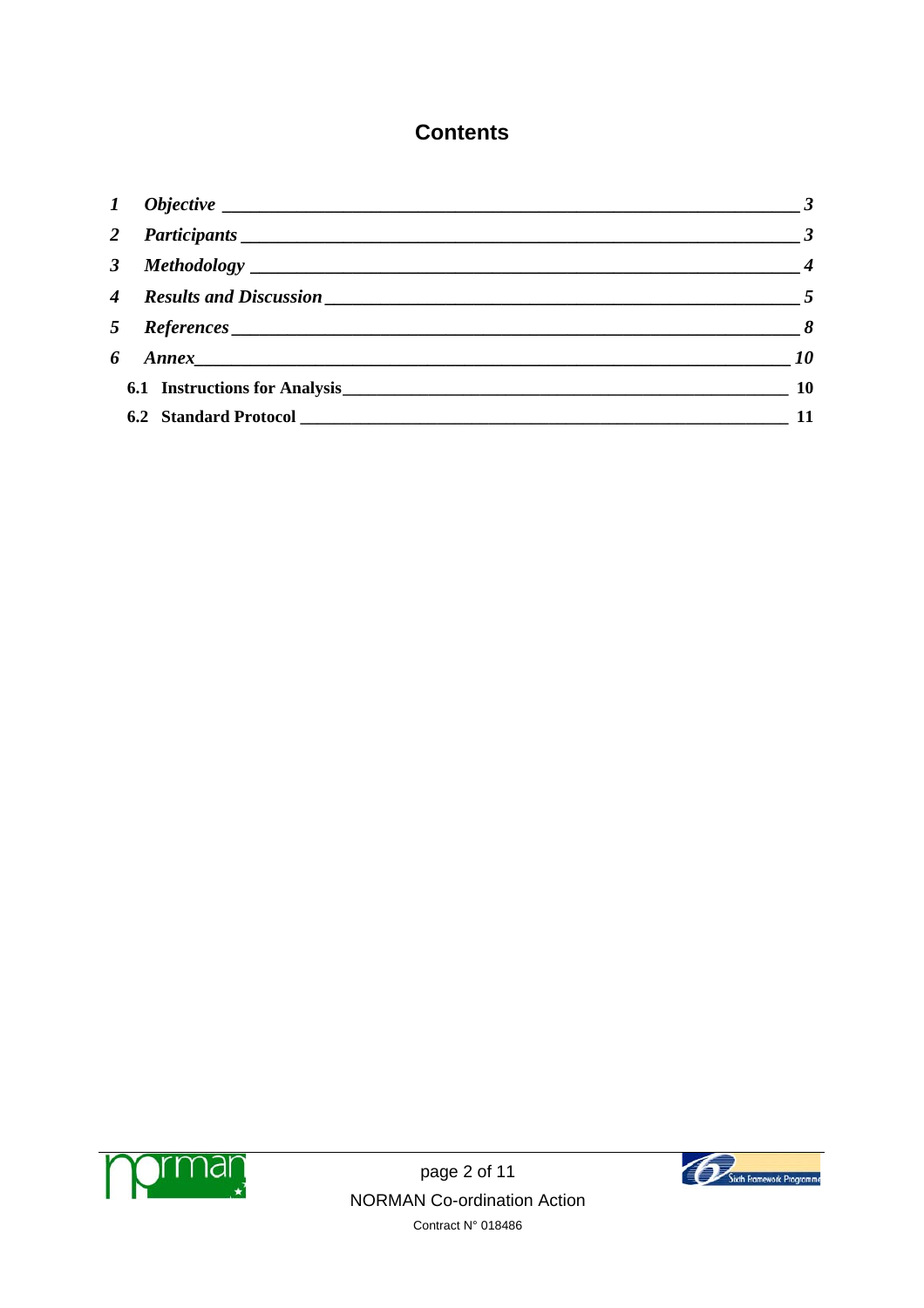# **1 Objective**

The main objective of this study is to validate and harmonise the analytical methodology for the determination of decabromodiphenyl ether (decaBDE) in environmental samples, and to transfer this knowledge from expert/research laboratories to laboratories involved in routine monitoring. DecaBDE, an emerging pollutant that belongs to the group of brominated flame retardants, seems to be an ideal example for this case study. On the one hand there is the need for monitoring decaBDE according to the outcome of the recently completed risk assessment (EUR 20402 EN) and on the other hand there is still a need for improvement in the analysis of decaBDE in many laboratories as demonstrated by the results of recent interlaboratory comparisons on the determination of PBDE in biota and sediment (de Boer & Cofino 2002, de Boer & Wells 2006).

To achieve the above-mentioned objectives a sequential approach will be applied. Starting with an inter-laboratory study of expert laboratories, followed by a second round of intercomparison with monitoring laboratories from EU Member States to test the developed harmonised protocol for the analysis of decaBDE in environmental samples at routine level.

The first round aims at identifying the crucial steps in the analysis of decaBDE. On the basis of the results of this exercise a detailed method description will be elaborated to enable monitoring laboratories not specialised in the analysis of brominated flame retardants to determine decaBDE in environmental samples with reasonable accuracy.

This report summarises the outcome of the  $1<sup>st</sup>$  inter-laboratory study including statistical evaluation of the results and a critical assessment of the analytical procedures used. The influences of analytical methodology and experiences in BDE analyses on the variability of the results are discussed.

# **2 Participants**

Seven expert laboratories from six European countries participated in this study. In addition, two laboratories involved in the NORMAN project expressed their interest in participating already in the first round even though they were not familiar with PBDE analysis in order to establish a method for the determination of PBDEs in environmental samples.

| <b>IVW</b>     | Institute for Environmental Studies, Amsterdam, The Netherlands                                |  |  |  |
|----------------|------------------------------------------------------------------------------------------------|--|--|--|
| <b>JRC-IES</b> | Joint Research Centre - Institute for Environment and Sustainability, Ispra, Italy             |  |  |  |
| <b>INERIS</b>  | French National Institute for Industrial Environment and Risks, Verneuil-en-Halatte,<br>France |  |  |  |
| <b>CSIC</b>    | Environmental Chemistry Department, Barcelona, Spain                                           |  |  |  |
| <b>CIEMAT</b>  | Departamento de Medio Ambiente, Madrid, Spain                                                  |  |  |  |
| <b>ITM</b>     | Department of Applied Environmental Science, Stockholm, Sweden                                 |  |  |  |
| <b>UBA</b>     | Federal Environment Agency, Berlin, Germany                                                    |  |  |  |



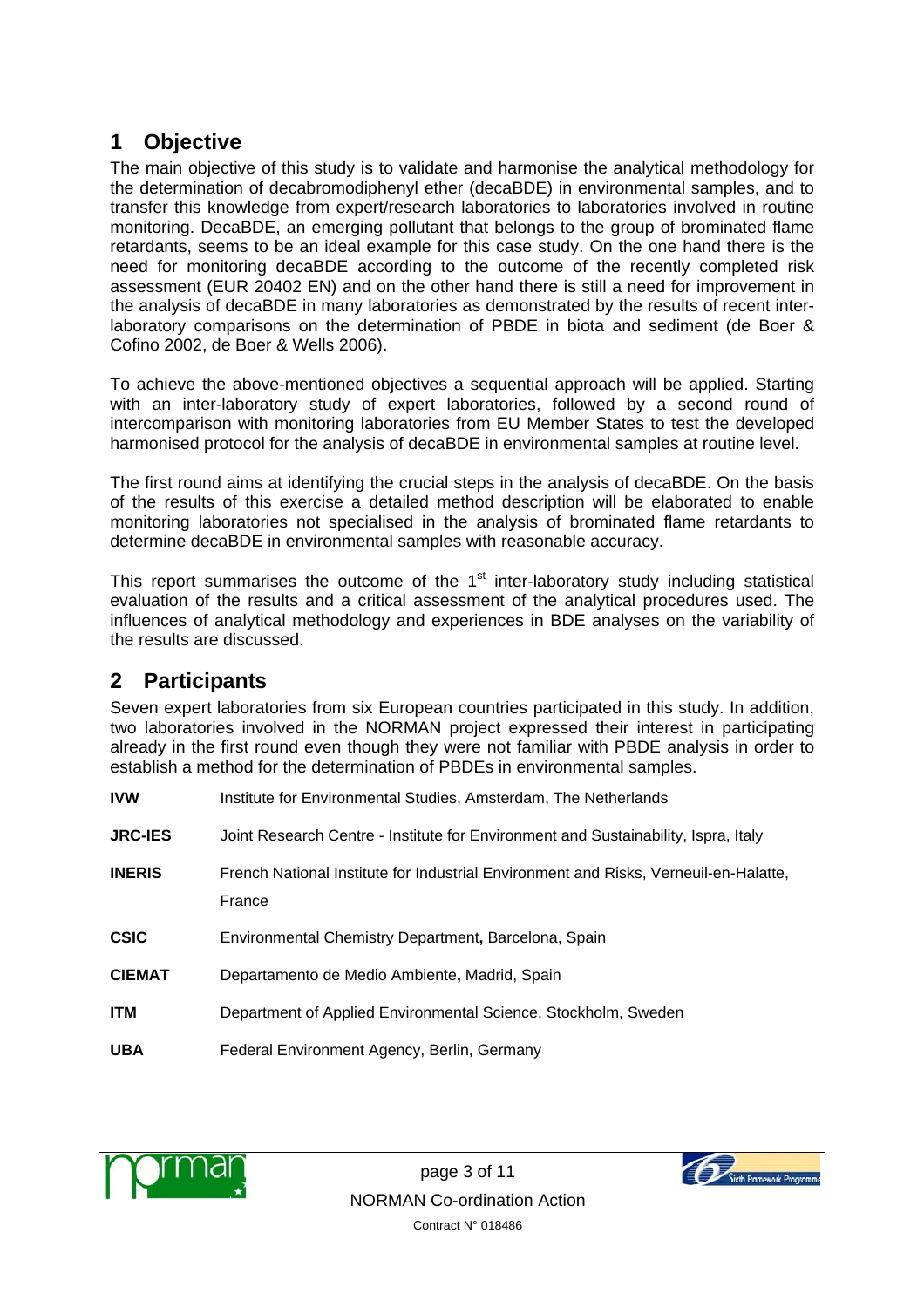# **3 Methodology**

In preparation of the first inter-laboratory study all participants met in conjunction with the NORMAN workshop in Stresa on 20 June 2006. Extraction, clean-up and detection techniques to be included in the inter-laboratory study were discussed aiming at the harmonisation of those analytical steps, which had been identified to be critical. Recognising the apparent difficulties in the analysis of decaBDE in environmental samples, documented by the results of recent intercomparison studies, existing experiences in the analysis of decaBDE with special emphasis on QA/QC issues were exchanged between the participating laboratories. There was a common understanding among the participants to use  $^{13}C_{12}$ -labelled decaBDE as internal standard and to allow for various extraction, clean-up as well as detection techniques including low and high-resolution electron ionisation mass spectrometry as well as electron capture negative ionisation mass spectrometry. This denotes each laboratory applied its own fully validated method with which it had long practical experience.

The inter-laboratory study took place between September and November 2006. A standard solution and a dust sample were provided on 25<sup>th</sup> September 2006 including a questionnaire on experimental conditions, an instruction protocol and a standard form for reporting of results. The deadline for returning results and additional information was 17th November 2006.

For the inter-laboratory study, the house dust reference material NIST 2585 recently certified for its PBDE content (Stapleton et al. 2006) was chosen as test sample. This reference material is a sterilized, freeze-dried and sieved (< 100 µm) house dust collected from vacuum cleaner bags from homes, motels, and hotels. It contains various polycyclic hydrocarbons, polychlorinated biphenyl congeners, chlorinated pesticides, and polybrominated diphenyl ether congeners. In addition, a standard solution containing DECABDE in undisclosed concentration was distributed. This solution was prepared by diluting a certified standard solution of decaBDE in toluene purchased by Wellington Laboratories Inc. (Guelph, Ontario, Canada).

Each laboratory used its own analytical methodology. For the final determination GC/MS operated in either electron ionisation (GC/EI-MS) or electron capture negative ionization (GC-ECNI-MS) mode was used. The sample intake ranged from 0.1 to 0.5 g. Four replicate analyses of each sample were requested. Because of known blank problems in decaBDE analysis, participants were asked to determine four independent blank replicates. As agreed at the preparatory meeting all participants used isotpe dilution technique for quantification. This was regarded a fundamental requirement for reliable analytical results. During the analysis of the test material the participants were also requested to record each single step of the whole procedure and any circumstances that might have influenced the results by filling out the provided questionnaire on experimental conditions.

Statistical evaluation of the results submitted was carried out pursuant to the requirements of ISO 5725-2 using the software ProLab (quo data Ltd., Dresden, Germany). Data were checked for outliers according to Grubbs and Cochran.

The 2<sup>nd</sup> meeting of the participants of the inter-laboratory study C3-I is planned to be held in conjunction with the first meeting of the participants of the inter-laboratory study C3-II in June 2007 in Amsterdam.



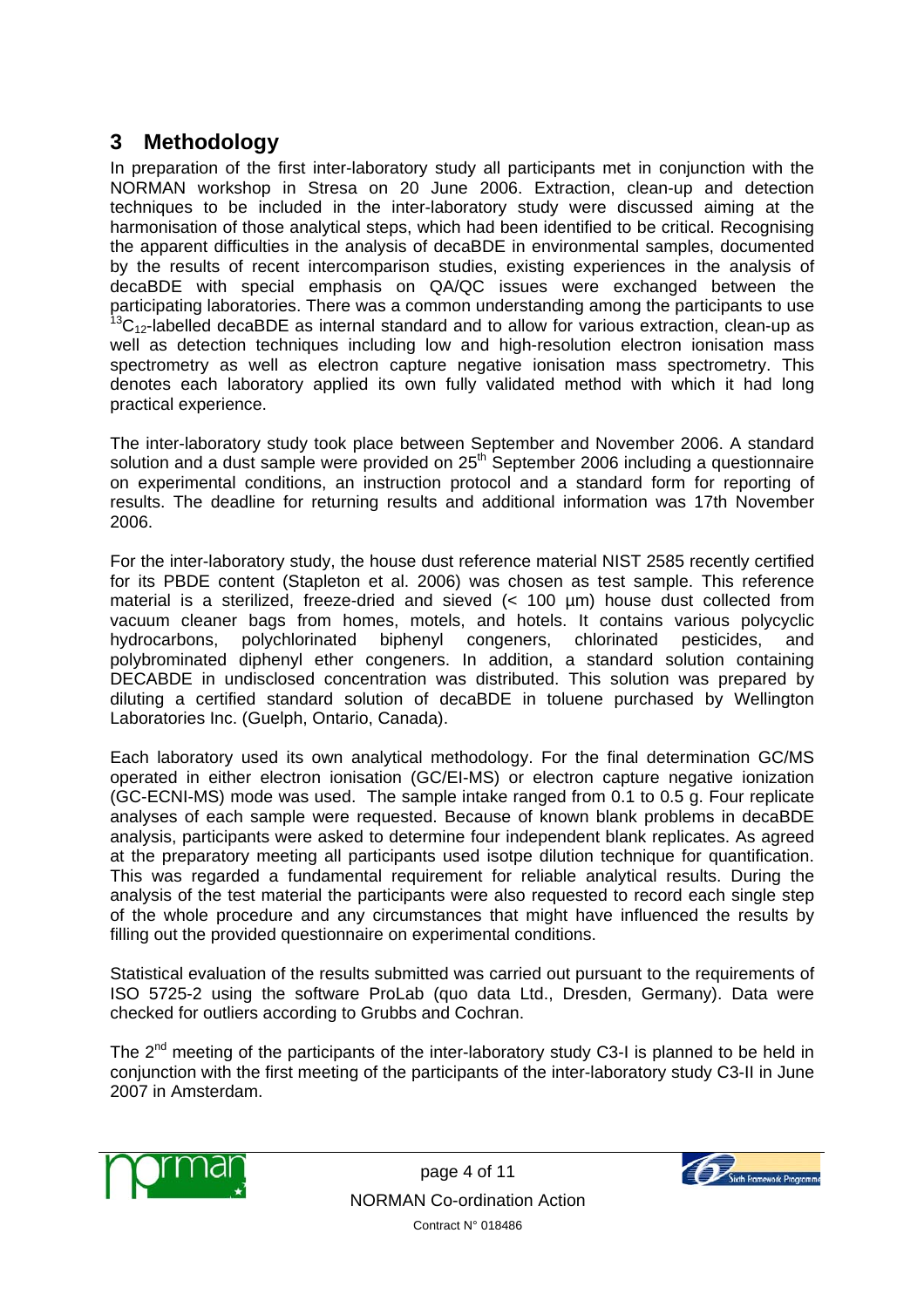# **4 Results and Discussion**

Valid data and detailed method descriptions were received from six laboratories. One laboratory submitted obviously erroneous results. After further enquiry the error was identified. The laboratory had added different quantities of internal standard to calibration solutions/control extracts and sample extracts, respectively, which resulted in false quantification results. All results have been re-calculated based on the correct amounts of internal standard added to the various sample types and were included in the statistical evaluation. The two laboratories with no previous experience in the analysis of PBDEs had problems with the analysis and submitted no results whereas one laboratory reported only one result for each sample, which was not included in the statistical evaluation.

The variety of possible options to analyse PBDEs is reflected in our study (Figure 1). Each laboratory applied a different analytical method. The internal standard  $^{13}C_{12}$ -BDE-209 was added by all participants' prior extraction. However, amounts added ranged from 2 to 1000 ng. Different extraction techniques like accelerated solvent extraction, shaking and ultrasonic extraction were applied using different solvents and mixtures of solvents including toluene, hexane/acetone and hexane/dichloromethane. Normally, the obtained extracts were purified applying various clean-up techniques. One laboratory did not undertake any clean-up at all. The laboratories used non-polar GC columns with a length of 15 m or less, an internal diameter of 0.25 mm, and a film thickness of 0.1 µm. PTV/splitless with or without pressure pulse or splitless injection, predominantly moderate injector and column temperatures < 300 °C were applied. This denotes that all participants used separation conditions specifically optimised for the analysis of decaBDE in accordance with the recommendations given in the literature (e.g. Covaci et al. 2003, Björklund et al. 2004, Stapelton 2006). Five laboratories used GC-ECNI-MS and one GC-HRMS.



page 5 of 11 NORMAN Co-ordination Action Contract N° 018486

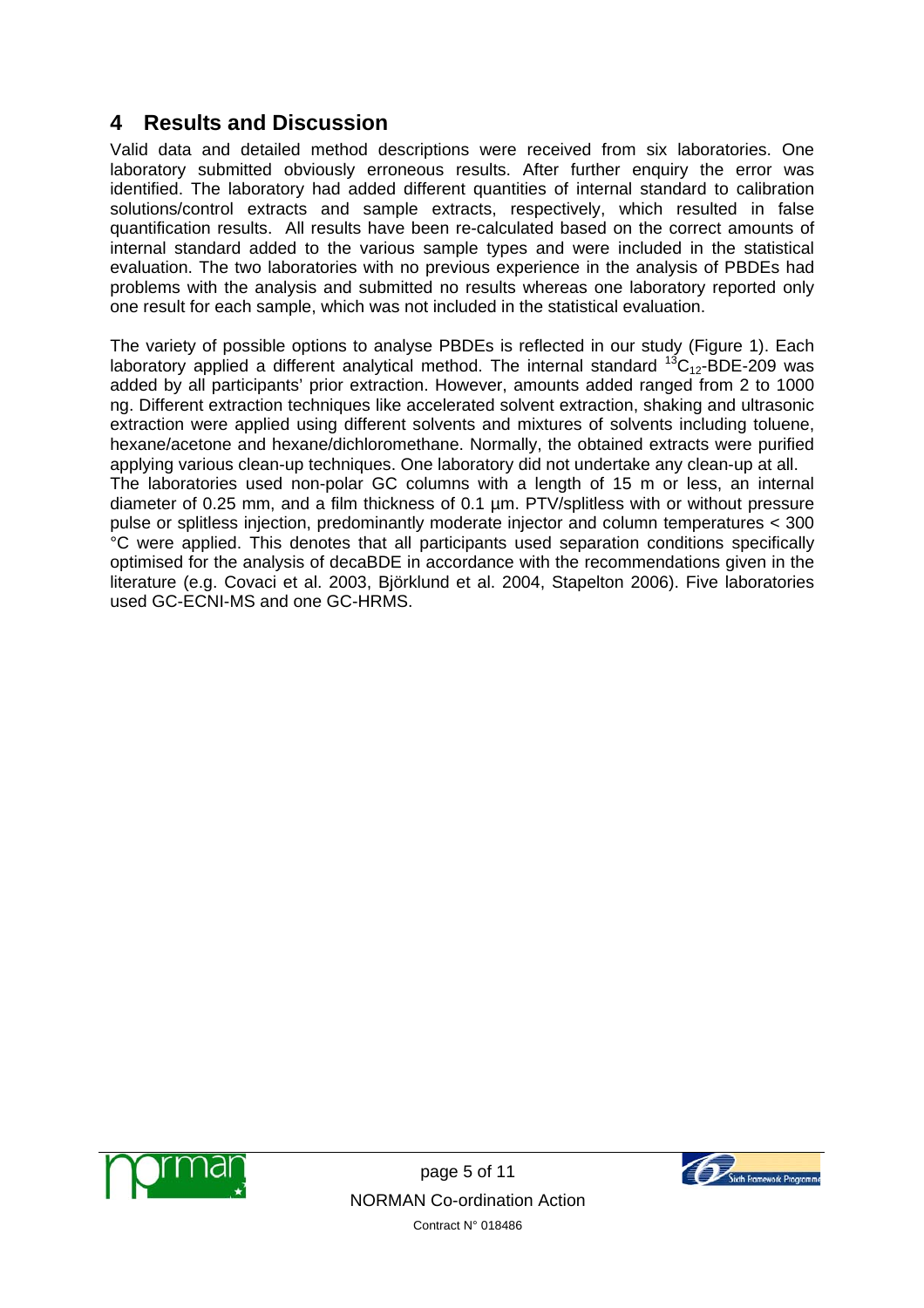



#### Figure 1: **Applied procedures for the determination of decaBDE in dust (NIST 2585), standard solution and blank reported by six laboratories**

Two individual within-laboratory outliers (one out of four results deviated significantly) were eliminated. The results of the laboratories were within a narrow range indicating that they followed the recommendations on how to recognise and avoid possible sources of errors. A summary of the results is given in Figure 2.



page 6 of 11 NORMAN Co-ordination Action Contract N° 018486

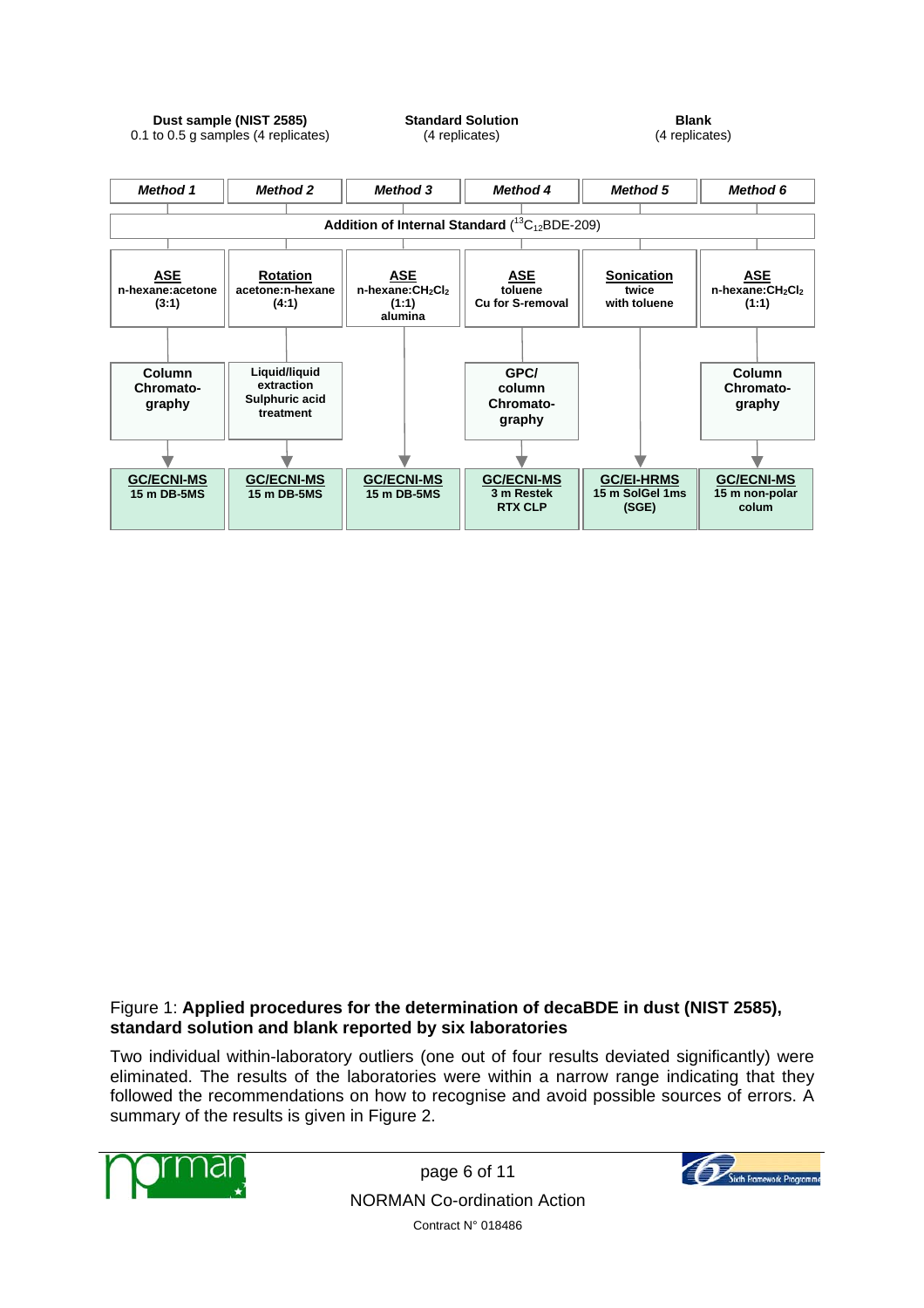The evaluation of the results of this study did not reveal any significant difference in decaBDE concentration compared to the certified value. The average recovery for all laboratories was 107 %. After elimination of outliers the reproducibility and repeatability variation coefficients were less than 10 % for both samples. This study demonstrates that laboratories experienced in the analysis of PBDEs are able to determine decaBDE in the provided dust sample accurately even though they applied a variety of methods. However, a tendency to slightly higher decaBDE concentrations compared to the certified value was observed.

Recent international inter-laboratory studies have shown that until now satisfactory results are difficult to achieve especially for inexperienced laboratories (de Boer & Cofino 2002, de Boer et al. 2005, de Boer & Wells 2006). The Fifth International Laboratory Performance Study on the Analysis of Brominated Flame Retardants in Environmental Samples organised by QUASIMEME has still shown relatively high coefficients of variation (50-60 %) for DECABDE in sediments, even though advice with regard to specific analytical difficulties, such as blank problems, has repeatedly given (de Boer et al. 2005).



Figure 2: **Means of four replicates and standard deviations of decaBDE concentrations in dust (NIST 2585) (to the left) and standard solution (to the right) reported by six laboratories (no elimination of outliers)** 



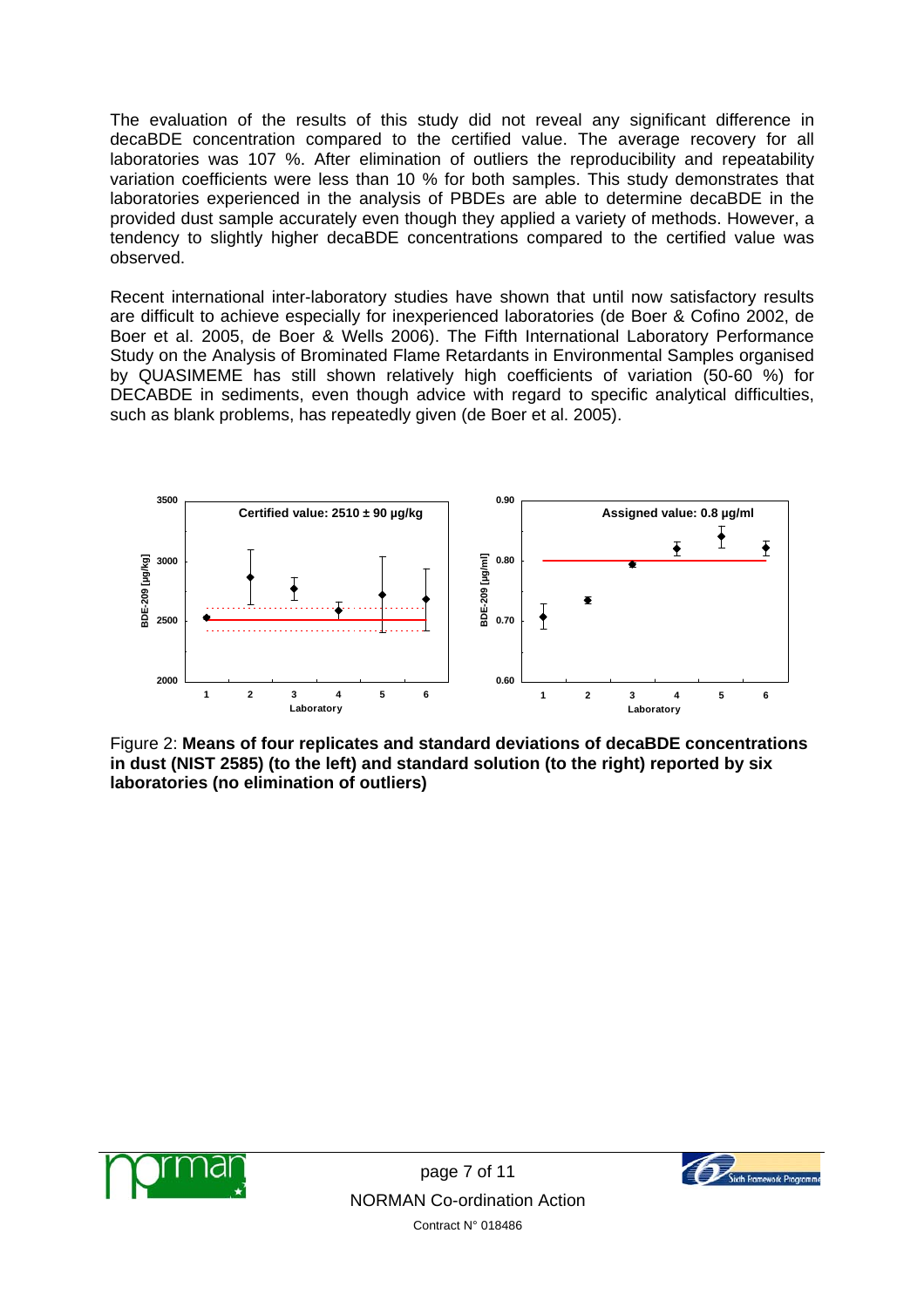| <b>Sample</b> |   | n  | $n_{AP}$<br>% | X    | $\mathsf{s}_\mathsf{R}$ | $CV_R$<br>$\frac{0}{0}$ | s,    | CV <sub>r</sub><br>$\frac{1}{2}$ |
|---------------|---|----|---------------|------|-------------------------|-------------------------|-------|----------------------------------|
| <b>Dust</b>   | 6 | 24 | 8.3           | 2692 | 207.7                   | 7.7                     | 203.8 | 7.6                              |
| Solution      | 6 | 24 |               | 0.79 | 0.05                    | 6.9                     | 0.01  | 1.7                              |

*l Number of laboratories*

*n Number of single results*

*nAP Percentage of outliers*

- *x Total mean after elimination of outliers in µg/kg for the dust sample and µg/ml for the test solution*
- *sR Reproducibility standard deviation in µg/kg for the dust sample and µg/ml for the test solution*

*CVR Reproducibility variation coefficient [%]*

- *sr Repeatability standard deviation in µg/kg for the dust sample and µg/ml for the test solution*
- *CVr Repeatability variation coefficient [%]*

#### Table 1: **Performance Characteristics for the NORMAN Inter-laboratory Study "Determination of DecaBDE in Dust"**

The first evaluation of the present method performance study showed that several methods for extraction and clean-up are appropriate for the determination of decaBDE in dust. The approach to offer various methodological options is also adopted in the International Standard (ISO 22032) for the determination of PBDE in sediment and sewage sludge. Obviously, the choice of the analytical method is less important than the experience of the laboratories and the careful control of critical factors like thermal and photochemical degradation of decaBDE as well as blanks. Analytical solutions to avoid possible errors are described in the literature (Covaci et al. 2003, de Boer & Wells 2006). In the present study the provided instruction protocol (see Annex) with advice to all critical factors as well as the reference to the ISO standard 22032 was not sufficient to enable inexperienced users to establish a fully validated method for the determination of decaBDE within the given time frame. In view of all the critical factors in the analysis of decaBDE in environmental samples QA/QC measures are of utmost importance. An internal standard, preferably  ${}^{13}C_{12}$ -BDE-209 as in the present study, should always be used to compensate for the losses throughout the analytical procedure and for inter-injection fluctuations.

On the basis of all findings of this method performance study, a detailed method description for the determination of decaBDE in dust will be prepared, which shall be applicable for the second round of the case study with the collaboration of routine laboratories.

## **5 References**

Björklund J, Tollbäck P, Hiärne C, Dyremark E, Östman C. 2004. Influence of the injection technique and the column system on gas chromatographic determination of polybrominated diphenyl ethers. J Chromatogr A 1041:201.

Covaci A, Voorspoels S, de Boer J. 2003. Determination of brominated flame retardants, with emphasis on polybrominated diphenyl ethers (PBDEs) in environmental and human samples - a review. Environ Int 29:735.



page 8 of 11 NORMAN Co-ordination Action Contract N° 018486

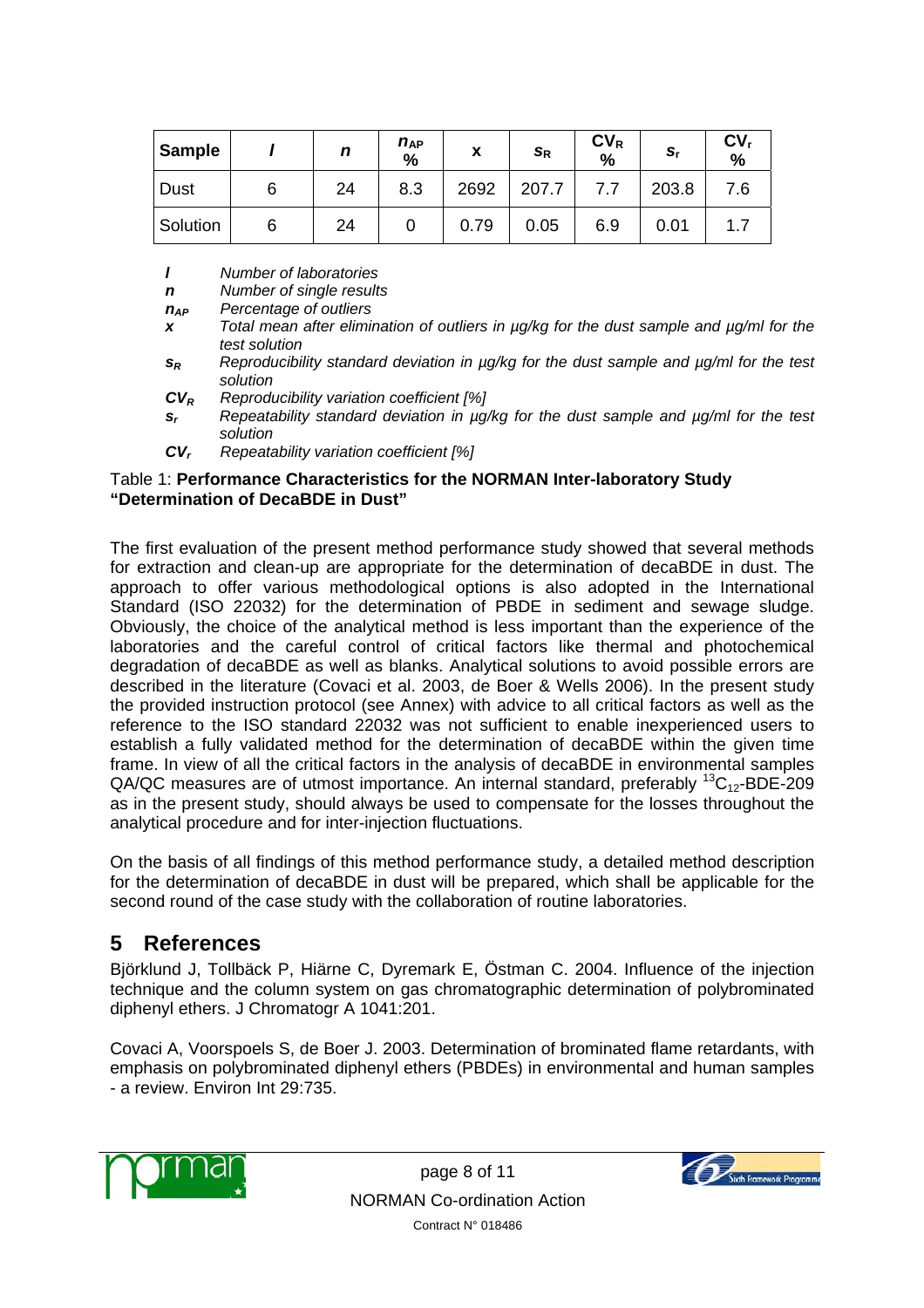de Boer J, Cofino WP. 2002. First world-wide interlaboratory study on polybrominated diphenylethers (PBDEs). Chemosphere 46:625.

de Boer J, Wells DE. 2006. Pitfalls in the analysis of brominated flame retardants in environmental, human and food samples- including results of three international interlaboratory studies. Trends Anal Chem 25:364.

de Boer J, Scurfield JA, Wells DE. 2005. QUASIMEME Laboratory Performance Studies, DE-8, Round 41-Exercise 656, FRS Marine Laboratory, Aberdeen, UK.

EUR 20402 EN - European Union Risk Assessment Report Bis(pentabromophenyl) ether. 2002. Luxembourg, 282 pp.

ISO 22032:2006 - Water quality - Determination of selected polybrominated diphenylethers in sediment and sewage sludge - Method using extraction and gas chromatography/mass spectrometry.

Stapleton HM, Harner T, Shoeib M, Keller JM, Schantz, MM, Leigh SD, Wise SA. 2006. Determination of polybrominated diphenyl ethers in indoor dust standard reference materials. Anal Bioanal Chem 384:791.

Stapleton HM 2006. Instrumental methods and challenges in quantifying polybrominated diphenyl ethers in environmental extracts: a review. Anal Bioanal Chem 386:807.



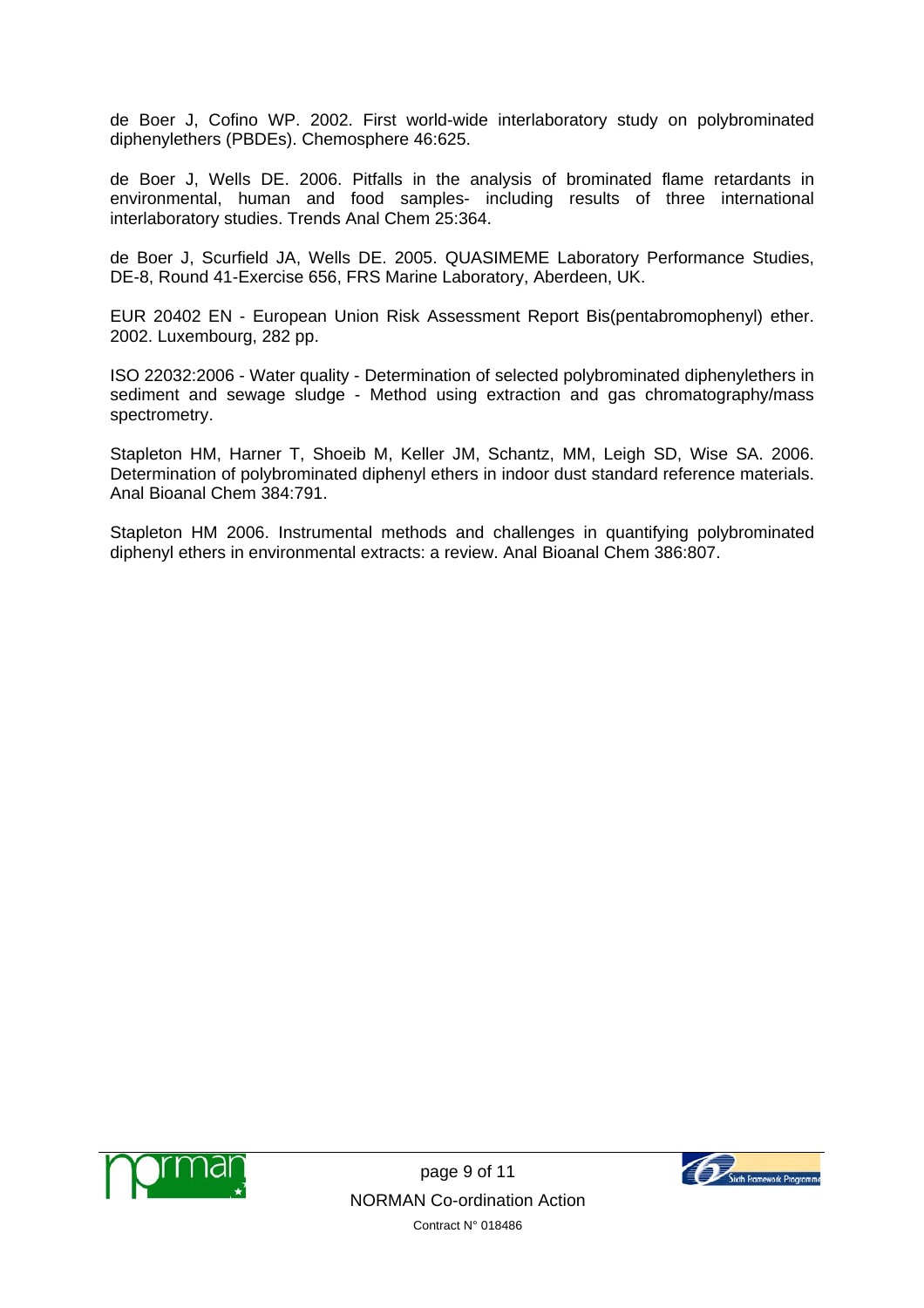## **6 Annex**

## **1st Inter-laboratory Study CASE 3**

### *6.1 Instructions for Analysis*

#### **Test materials**

The **dust material** is a sterilized; freeze dried and sieved (< 100 µm) house dust taken from vacuum cleaner bags collected from homes, motels, and hotels. Besides polybrominated diphenylether congeners, this material comprises selected polycyclic hydrocarbons, polychlorinated biphenyl congeners, and chlorinated pesticides. The bottle contains approximately 5 g of the material. The moisture content is 2.11 %  $\pm$  0.06 % (95 % confidence level).

The **GC - test solution** contains BDE-209, dissolved in toluene.

#### **Homogeneity, stability and storage**

The material has been shown to be homogeneous and stable for the purpose of the test. The dust material must be stored in its original bottle at temperatures less than 15 °C to 30 °C away from direct sunlight.

### **Analysis**

This material is naturally occurring house dust from a number of locations and may contain constituents of unknown toxicities; therefore, caution and care should be exercised during its handling and use.

Prior to removal of subsamples for analysis, the contents of the bottle should be mixed. The dust sample should be dried to a constant mass before weighing for analysis, or a separate subsample of the dust should be removed from the bottle at the time of analysis and dried to determine the concentration on a dry-mass basis.

The samples should be analysed for DecaBDE using the analytical procedure, which is applied in your laboratory routinely for the determination of PBDEs. Any suitable extraction and cleanup procedure may be used. All measurements shall be performed using GC/MS operated in either electron ionisation (GC/EI-MS) or electron capture negative ionisation (GC/ECNI-MS) mode. Advice on how recognise and avoid possible sources of error is given in the Standard Protocol.

Please analyse three independent replicates. Sample intake should be 0.5 to 1 g. The GC - Test solution shall be analysed directly by GC-MS (EI or ECNI mode) without dilution or concentration to avoid any losses of DecaBDE. The GC - Test solution shall be injected twice. For calibration and integration please refer to the Standard Protocol.

Results should be expressed on a dry weight basis (µg/kg).

### **Reporting of results**

Please feed the technical details of the method applied and the performance characteristics in the provided template. The results of the Test dust and the GC – Test solution are to report by using Excel-file "Results of Test dust and GC – Test solution.xls" and Word-document "Experimental conditions.doc". In addition, please provide typical chromatograms of the Test dust sample and the GC-test solution with the drawn integration marks (either by email or a printed copy).



page 10 of 11 NORMAN Co-ordination Action Contract N° 018486